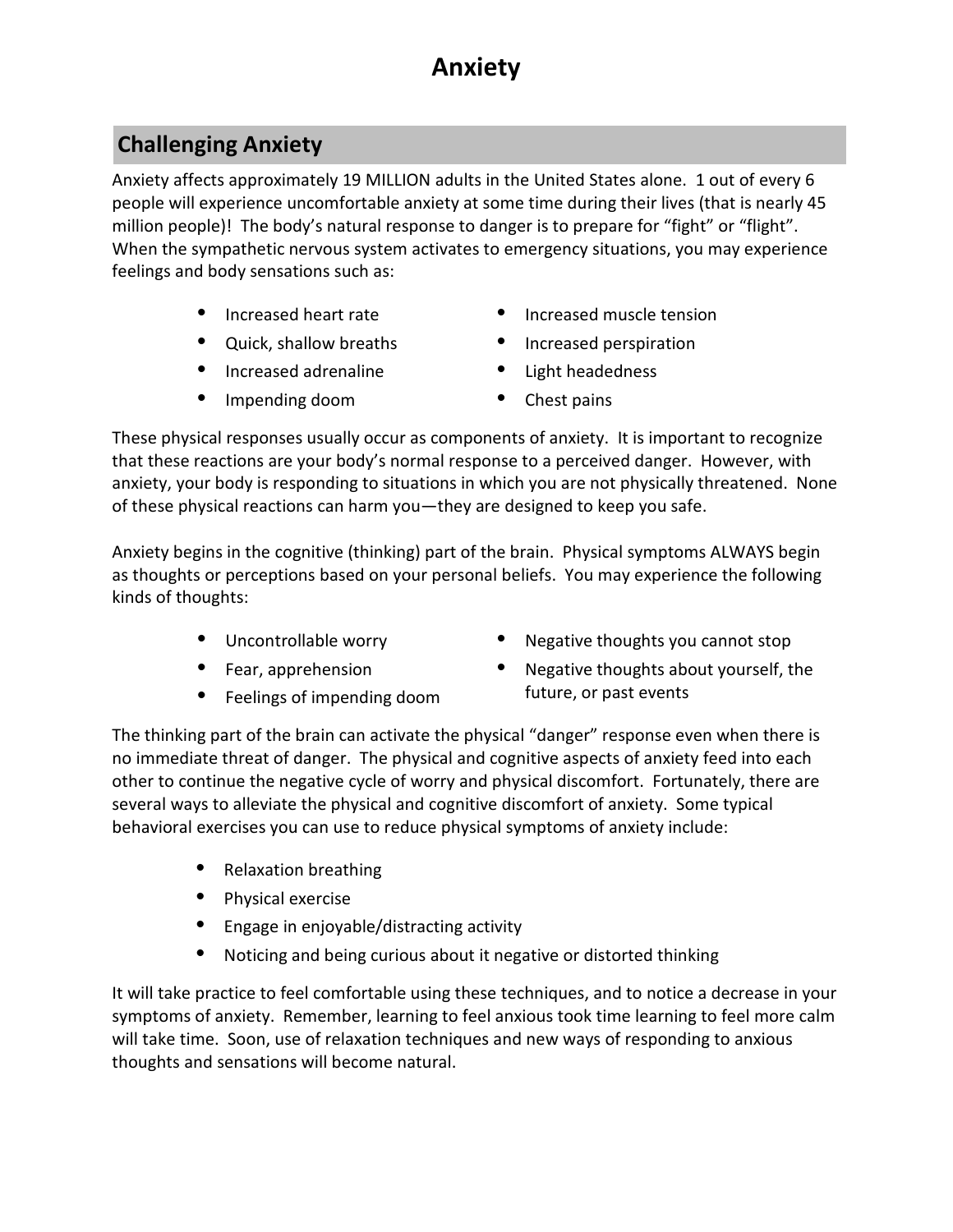### **Diaphragmatic Breathing Exercise**

- 1. Sit in a comfortable position, legs shoulder width apart, eyes closed, jaw relaxed, arms loose.
- 2. Place one hand on your chest, one hand on your stomach.
- 3. Try to breathe so that only your stomach rises and falls.

**Inhale:** Concentrate on keeping your chest relatively still. Imagine you are trying to hold up a pair of pants that are slightly too big.

**Exhale:** Allow your stomach to fall as if you are melting into your chair. Repeat the word "calm" to provide focus as you are practicing the exercise.

Do not force the breath, let your body tell you when to take the next breath.

- 4. Take several deep breaths moving only your stomach in and out with the breath.
- 5. Practice 3-5 minutes 2-3 times. The more you practice, the faster your progress will be.

Note: It is normal for this type of breathing to feel a bit awkward at first. With practice it will become more natural for you.

### **Challenging Negative Thoughts**

Negative thought cycles perpetuate the physical symptoms of anxiety. In addition to practicing diaphragmatic breathing it is important to learn new ways to respond to negative thought patterns to decrease the experience of anxiety.

Examine your thoughts for key words:

- must, should, have to (unrealistic standards for yourself and others)
- never, always, every ("black and white" thinking)

This kind of thinking does not allow room for alteration, compromise, or change. Using these words casts blame, and they are judgmental.

• awful, horrible, disaster (catastrophic thinking)

This kind of thinking encourages the sense of despair and doom.

• jerk, slob, creep, stupid (negative labels)

Changing your choice of words makes a big difference in the way a situation or person is perceived. The way we react to a situation is the determinant of our moods, not the situation itself. Our thoughts influence our moods, so by altering the way we respond to them we are able to alter our mood.